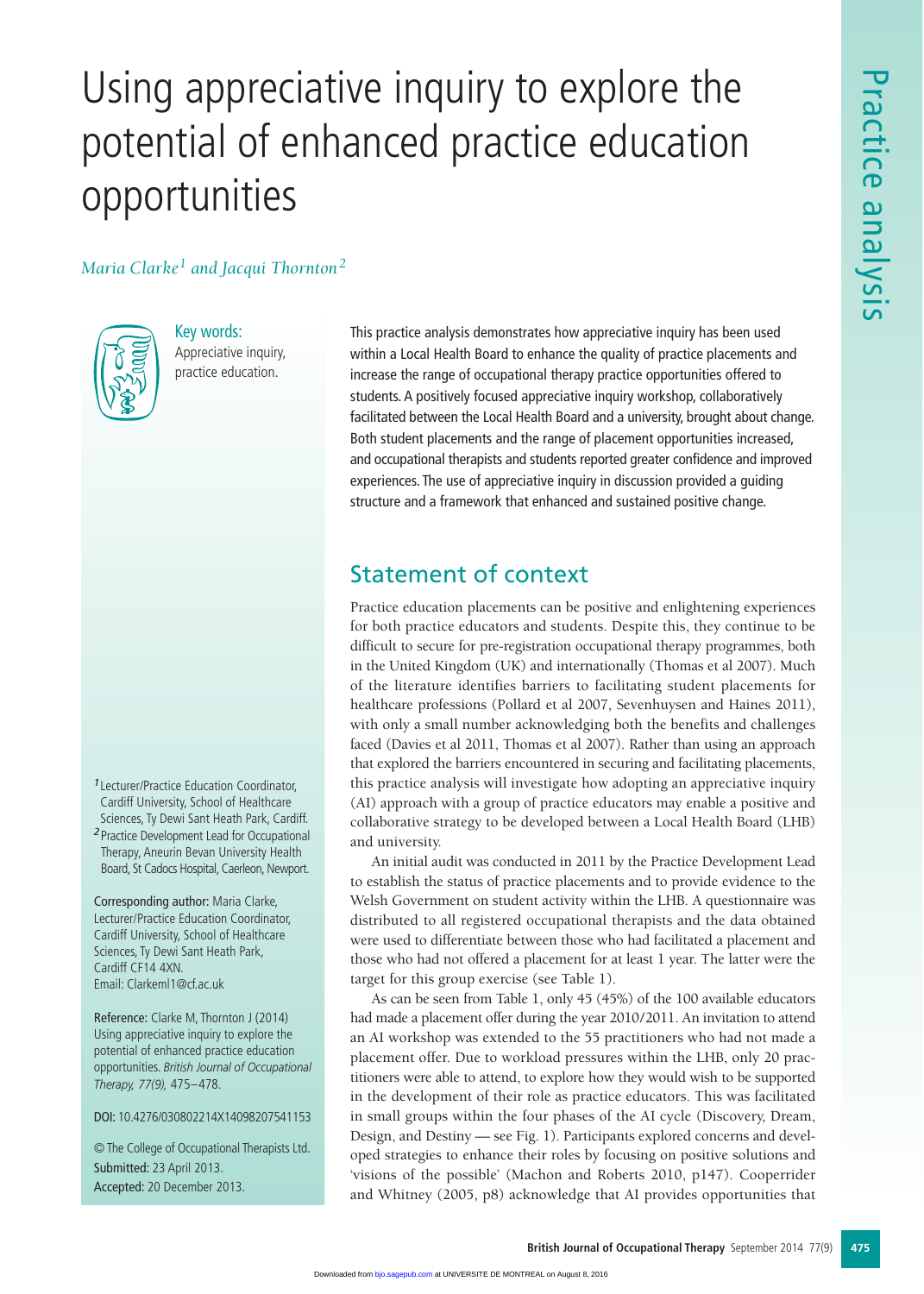| Table 1. Results of occupational therapy practice education audit  |          |  |
|--------------------------------------------------------------------|----------|--|
| Number of occupational therapists in LHB                           | 127      |  |
| Audit questionnaires returned (3 practitioners on maternity leave) | 124      |  |
| Completion of post-registration practice education training        |          |  |
| (available educators)                                              | 100      |  |
| Placement offers made available to the university                  | 45       |  |
| Available educators who made placement offers in the year          |          |  |
| April 2010 to end of March 2011 ( $n = 45$ )                       | 45 (45%) |  |
| Available educators who had not made placement offers in           |          |  |
| the year April 2010 to end of March 2011 ( $n = 55$ )              | 55 (55%) |  |

'give way to imagination and innovation. Instead of negation, criticism and spiraling diagnosis, there is discovery, dream and design.'

AI is a way of working to bring about change that focuses on 'the best in people, their organizations, and the world around them' (Cooperrider and Whitney 2005, p8). Judy and Hammond (2006, p1) explain that AI 'encourages groups to inquire about, learn from, and build on what is working when they are at their best, rather than focusing on what's gone wrong and fixing problems.'

Appreciating what works well within a given situation or service provides a 'starting point for creating positive and meaningful change, so that what we focus on becomes our reality' (Atkin and Lawson 2006, p102). By using the four phases of the AI cycle (see Fig. 1), placement opportunities were explored and ideas generated for future service development. placements encourages consideration of what is the optimum



Adapted from Richer et al (2010) p167.

AI literature acknowledges that it can be difficult to see the positives in a situation when 'the negative often seems more vivid and important' (Reed 2007, p33). Adopting an AI approach to explore the potential for enhanced practice

#### **Table 2. Examples of questions used to facilitate discussion AI Phase Prompt**

| AI Phase  | Prompt                                                                                                                                                                                                                                                                                                                    |
|-----------|---------------------------------------------------------------------------------------------------------------------------------------------------------------------------------------------------------------------------------------------------------------------------------------------------------------------------|
| Discovery | Why do we need to take students on practice placements?<br>What are the benefits of facilitating student placements?<br>How have you optimized student practice placements?<br>Can you describe examples of current successful placements?<br>How could your role as a placement educator be supported?                   |
| Dream     | What would an 'ideal' scenario in relation to facilitating<br>student placements?<br>What further opportunities could be provided?<br>What support mechanisms would be desirable?<br>How could your experience of student education be integrated<br>into current practice and professional development?                  |
| Design    | How could you make your ideas work?<br>What resources would you need?<br>How could you implement future placements?<br>How could you overcome possible barriers?<br>How could you maximize the potential for placements in your<br>clinical setting?                                                                      |
| Destiny   | How could successful placements be sustained?<br>How could the process be developed?<br>How could new educators be integrated into the process of<br>student education?<br>How could the momentum of the process be sustained?<br>How could the value of student education be maximized and<br>recognized within the LHB? |

current availability, in order to identify and appreciate the 'root causes of success' (Cooperrider and Whitney 2005, p26). This would allow best practice to be acknowledged and provide opportunities to identify and build on inner strengths (Reed 2007) within the context of practice education at LHB level. Prompts were used to support discussion at every phase of the AI cycle (see Table 2).

## Critical reflection on practice

#### **Discovery**

In the initial Discovery phase, group participants in reflection explored examples of the success of current practice education within the LHB. The participants perceived the existence of a strong practice education relationship between the university and LHB. Some practice educators provided innovative approaches to practice education by using 2:1 models of supervision and sharing placements across service settings. The LHB acknowledged the strong links between student placement opportunities and positive recruitment. Rodger et al (2007) stated that the 'provision of fieldwork opportunities provides organizations with powerful opportunities to recruit and employ the most suitable occupational therapists for arising vacancies' (p94). Other positive issues identified included a mentorship scheme to support new practice educators and the value practice educators placed on student evaluation of their placements.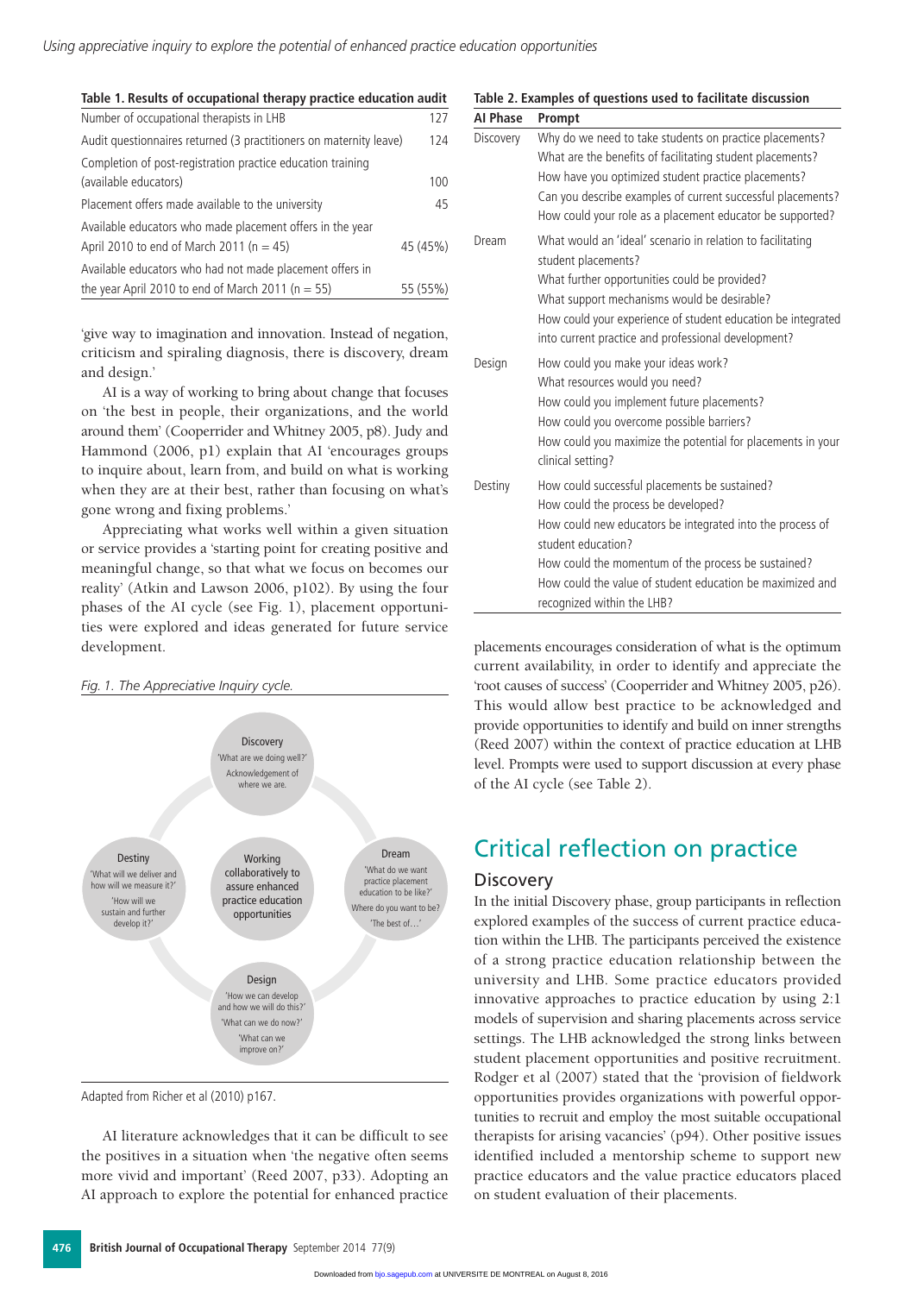Rather than focusing on the negatives and the lack of potential for practice education within the LHB, taking an AI approach, considering things with a positive eye, enabled a number of examples of excellent practice to emerge. This provided a basis from which to consider the 'Dream' phase of the AI cycle by thinking about 'what might be' (Reed 2007, p33).

#### Dream

Discussion in the Dream phase of the AI cycle provided further opportunities for examples of exceptional practice to be explored. Lewis and Van Tiem (2004) acknowledged that through focusing from 'this stand-point, individuals, groups and the organization can fully appreciate what has worked in the past and apply these successes to the present and the future' (p21). Having the opportunity to fully appreciate what worked well provided an excellent starting point from which to 'dream the dream' of enhanced practice education opportunities within the LHB and how this might be achieved.

Innovative thinking that focused on envisioning what might be (Reed, 2007) was encouraged, with the sharing of hopes and dreams (Cooperrider and Whitney 2005) of what future practice education could look like. Acknowledging the aspirations of the participants, which initiated 'change in the organization by concretely doing more of what they do best' (Richer et al 2009, p949), was important in this process.

A number of creative suggestions emerged within this phase of the AI cycle. Aspirations of having enthusiastic practice educators and developing a community of educators who felt empowered and supported to facilitate placements, were strongly expressed. It was considered ideal if all practice educators were prepared for their role through achieving APPLE accreditation (COT 2008).

Another aspiration identified was the desire for all practice settings within the LHB to offer placement opportunities through innovative approaches such as 2:1 models of supervision and partnership working across service sectors. Participants also voiced the dream of being involved in the provision of quality placement experiences where links between theory and practice were clearly evident and related closely to the students' essential learning outcomes. Responses within the Dream phase, emerging from the initial phase of Discovery, concerned the value of the innovative examples of placement experiences currently being offered to students. Participants expressed the dream of developing these opportunities and cascading them within the LHB. This enabled further exploration of how practice placements could be facilitated in a wider variety of clinical settings, using an opportunities-focused approach instead of concentrating on perceived barriers.

Having considered what enhanced practice placement opportunities might look like, the next phase was to 'generate innovative ways to bring about the future envisioned' (Richer et al 2010, p167) through the Design phase.

#### Design

The Design phase of the AI cycle involved participants working together to develop and plan for the future (Reed 2007), through focusing on how the dream of securing more placement opportunities could be achieved, with practical steps to utilize partnership between educators, LHB, and the university.

A number of positive recommendations were made:

- All registered occupational therapists would engage in activities that promote a range of student education within the organization:
	- Facilitating student placements
	- Offering work experience opportunities
	- Offering education to students of other professions
- **■** Support would enable registered occupational therapists in any clinical setting to engage in practice education

Potential barriers to facilitating student placements were discussed; solutions, such as making placement offers available that did not require access to a car, the use of alternative models of supervision, or engagement in long-arm supervision within role-emerging areas of practice, were identified. Positive examples of occupational therapy staff using student education to enrich service delivery were presented in order to provide evidence of how this could be achieved. An educator who co-facilitated the workshop described how joint supervision of two students served to reduce referral waiting lists by 3 months. Another design solution identified was that practitioners employed on a part-time basis could share in the education of students.

Participants also considered how they could be assisted within their educator roles to deliver assured and wellplanned placement experiences. The LHB Practice Development Lead made a commitment that APPLE educator training would be made available to all potential educators and that an educator mentorship programme would be further developed to support educators who were new to work-based education or had lost confidence in their role.

Each occupational therapist was encouraged to create a personal plan that identified future development needs, with strategies to overcome barriers in facilitating placements. Cooperrider and Whitney (2005) describe this process as the conditions for success, which encouraged the design of structures and strategies to support positive ways of engaging in practice education. The Design phase allowed the participants to think about how they could contribute positively to the creation of the ideal scenario (Cooperrider and Whitney 2005) in relation to placement opportunities, and empowered them to move forward and envisage future responsibilities that maximized the potential of placements in the Destiny phase.

#### **Destiny**

In the Destiny phase, the emphasis of the discussion was on how changes could be sustained and what needed to be in place to support the continued growth and development of the educator role and the increased number of placement offers. Originally called the Delivery phase, Cooperrider and Whitney (2005) adapted the term to Destiny to better reflect the transformational power of this cycle within AI and the creation of continued dreams and aspirations.

A number of initiatives were discussed that could empower practitioners to feel supported and more confident in developing